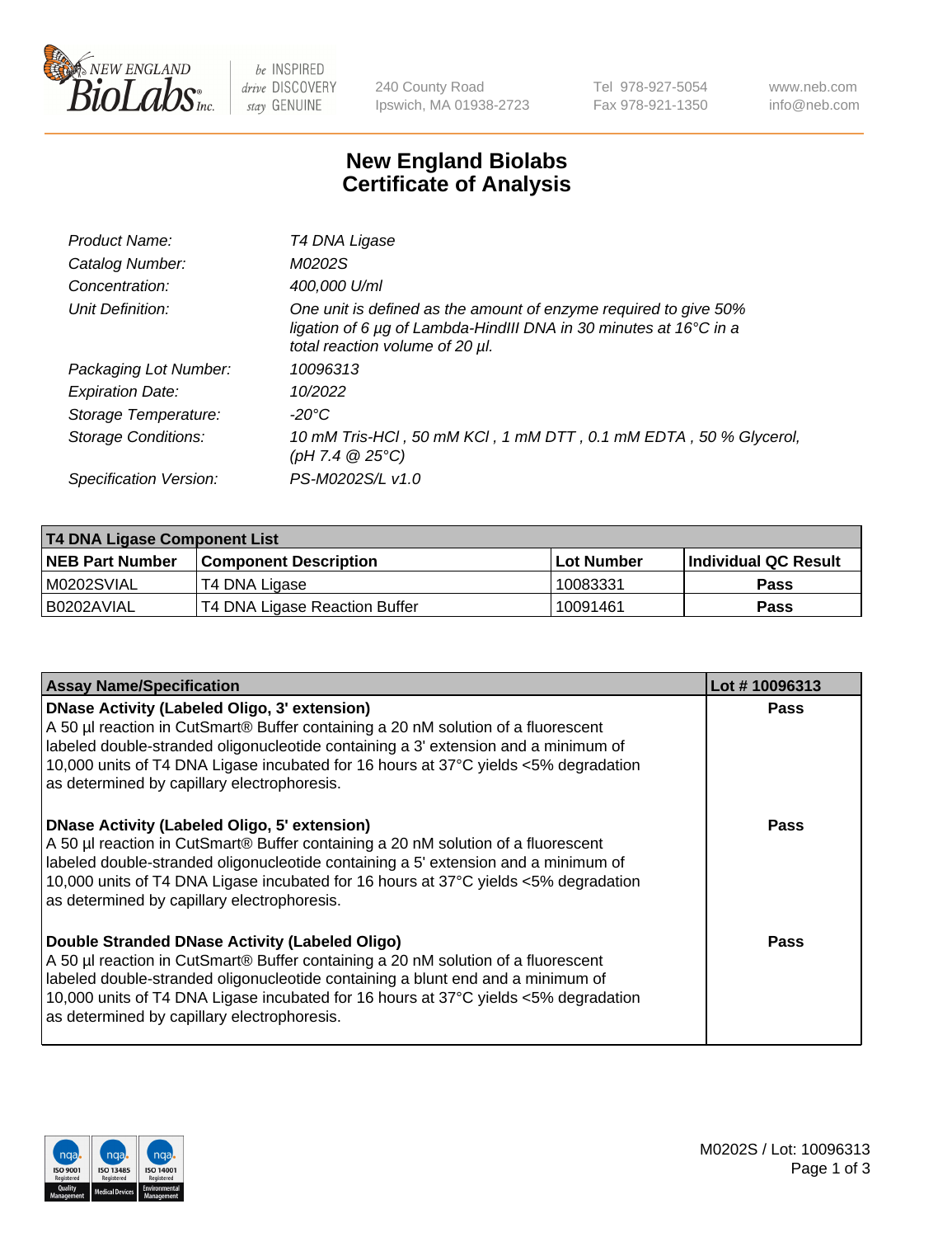

be INSPIRED drive DISCOVERY stay GENUINE

240 County Road Ipswich, MA 01938-2723 Tel 978-927-5054 Fax 978-921-1350

www.neb.com info@neb.com

| <b>Assay Name/Specification</b>                                                                                                                                                                                                                                                                                                                                                                                    | Lot #10096313 |
|--------------------------------------------------------------------------------------------------------------------------------------------------------------------------------------------------------------------------------------------------------------------------------------------------------------------------------------------------------------------------------------------------------------------|---------------|
| <b>Endonuclease Activity (Nicking)</b><br>A 50 µl reaction in NEBuffer 1 containing 1 µg of supercoiled PhiX174 DNA and a<br>minimum of 2000 units of T4 DNA Ligase incubated for 4 hours at 37°C results in <10%<br>conversion to the nicked form as determined by agarose gel electrophoresis.                                                                                                                   | <b>Pass</b>   |
| <b>Exonuclease Activity (Radioactivity Release)</b><br>A 50 µl reaction in NEBuffer 1 containing 1 µg of a mixture of single and<br>double-stranded [3H] E. coli DNA and a minimum of 2000 units of T4 DNA Ligase<br>incubated for 4 hours at 37°C releases <0.1% of the total radioactivity.                                                                                                                      | <b>Pass</b>   |
| <b>Ligation and Recutting (Terminal Integrity, Digested DNA)</b><br>A 20 µl reaction in 1X T4 DNA Ligase Reaction Buffer containing 2 µg of Lambda<br>DNA-HindIII Digest and a minimum of 4000 units of T4 DNA Ligase incubated for 16<br>hours at 37°C results in >95% ligation of the DNA fragments as determined by agarose<br>gel electrophoresis. Of these ligated fragments, >95% can be recut with HindIII. | <b>Pass</b>   |
| <b>Non-Specific DNase Activity (16 Hour)</b><br>A 50 µl reaction in NEBuffer 1 containing 1 µg of CIP-treated Lambda-HindIII DNA and<br>a minimum of 2000 units of T4 DNA Ligase incubated for 16 hours at 37°C results in a<br>DNA pattern free of detectable nuclease degradation as determined by agarose gel<br>electrophoresis.                                                                               | <b>Pass</b>   |
| <b>Protein Concentration (A280)</b><br>The concentration of T4 DNA Ligase is 0.4 mg/ml +/- 10% as determined by UV<br>absorption at 280 nm. Protein concentration is determined by the Pace method using<br>the extinction coefficient of 57,675 and molecular weight of 55,292 daltons for T4<br>DNA Ligase (Pace, C.N. et al. (1995) Protein Sci., 4, 2411-2423).                                                | <b>Pass</b>   |
| <b>Protein Purity Assay (SDS-PAGE)</b><br>T4 DNA Ligase is ≥ 95% pure as determined by SDS-PAGE analysis using Coomassie Blue<br>detection.                                                                                                                                                                                                                                                                        | <b>Pass</b>   |
| qPCR DNA Contamination (E. coli Genomic)<br>A minimum of 2000 units of T4 DNA Ligase is screened for the presence of E. coli<br>genomic DNA using SYBR® Green qPCR with primers specific for the E. coli 16S rRNA<br>locus. Results are quantified using a standard curve generated from purified E. coli<br>genomic DNA. The measured level of E. coli genomic DNA contamination is ≤ 1 E. coli<br>genome.        | Pass          |
| <b>RNase Activity (Extended Digestion)</b><br>A 10 µl reaction in NEBuffer 4 containing 40 ng of a 300 base single-stranded RNA<br>and a minimum of 1 µl of T4 DNA Ligase is incubated at 37°C. After incubation for 16<br>hours, >90% of the substrate RNA remains intact as determined by gel electrophoresis                                                                                                    | <b>Pass</b>   |